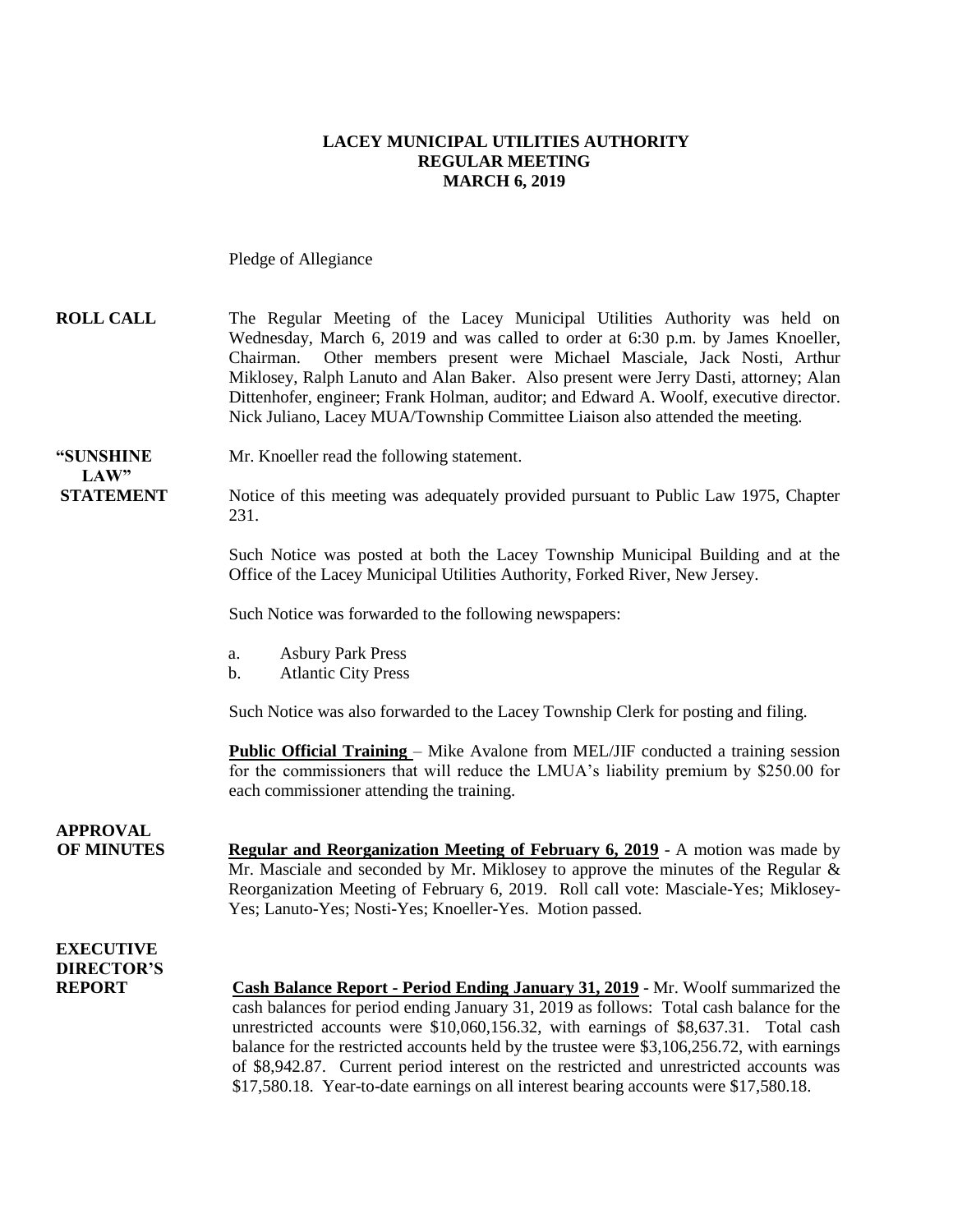**Resolution 2019-25 – Void Shared Service Agreement with Township of Lacey –** On recommendation by the executive director, a motion was made by Mr. Nosti and seconded by Mr. Lanuto to adopt *Resolution 2019-25, Resolution of the Lacey Municipal Utilities Authority, County of Ocean, State of New Jersey, Voiding a Shared Service Agreement Entered into with the Township of Lacey.* Roll call vote: Nosti-Yes; Lanuto-Yes; Miklosey-Yes; Masciale-Yes; Knoeller-Abstain. Motion passed.

**Resolution 2019-26 – Appoint Conflict and Special Projects Engineer** - On recommendation by the executive director, a motion was made by Mr. Masciale and seconded by Mr. Nosti to adopt *Resolution 2019-26, Resolution of the Lacey Municipal Utilities Authority, County of Ocean, State of New Jersey, Appointing Maser Consulting P.A. as Authority Conflict and Special Projects Engineer.* Roll call vote: Masciale-Yes; Nosti-Yes; Lanuto-Yes; Miklosey-Yes; Knoeller-Yes. Motion passed.

**Resolution 2019-27 – Approve Shared Service Agreement with Toms River Municipal Utilities Authority** – On recommendation by the executive director, a motion was made by Mr. Nosti and seconded by Mr. Lanuto to adopt *Resolution 2019- 27, Resolution of the Lacey Municipal Utilities Authority, County of Ocean, State of New Jersey, Approve Shared Services Agreement with Toms River Municipal Utilities Authority.* Roll call vote: Nosti-Yes; Lanuto-Yes; Miklosey-Yes; Masciale-Yes; Knoeller-Yes. Motion passed.

**Resolution 2019-28 – Award Furnish & Delivery of Water Meters and Associated Materials –** On recommendation by the executive director, a motion was made by Mr. Nosti and seconded by Mr. Masciale to adopt *Resolution 2019-28, Resolution of the Lacey Municipal Utilities Authority, County of Ocean, State of New Jersey, Awarding Furnish & Delivery of Water Meters and Associated Materials 2019.* Roll call vote: Nosti-Yes; Masciale-Yes; Lanuto-Yes; Miklosey-Yes; Knoeller-Yes. Motion passed.

**J.F. Keily Construction** – Mr. Woolf requested authorization to enter into an Agreement with J. F. Keily Construction. He explained the Agreement is for emergency work on an as needed basis. A motion was made by Mr. Nosti and seconded by Mr. Masciale to enter into an Agreement with J. F. Keily Construction. Roll call vote: Nosti-Yes; Masciale-Yes; Lanuto-Yes; Miklosey-Yes; Knoeller-Yes. Motion passed.

**Cleaning and Televising Sanitary Sewer** – Mr. Woolf requested authorization to advertise and receive bids for the cleaning and televising of the sanitary sewers for 2019. A motion was made by Mr. Nosti and seconded by Mr. Lanuto to advertise to receive bids for cleaning and televising sanitary sewer. Roll call vote: Nosti-Yes; Lanuto-Yes; Miklosey-Yes; Masciale-Yes; Knoeller-Yes. Motion passed.

**GIS Mapping and Asset Management Plan** – Mr. Woolf requested authorization for Remington & Vernick engineers to update the Authority's GIS mapping and prepare an asset management plan at an estimated cost of \$29,000.00 for both projects. He explained the State of New Jersey requires GIS Mapping and an Asset Management Plan. A motion was made by Mr. Masciale and seconded by Mr. Nosti authorizing Remington & Vernick to prepare GIS Mapping and Asset Management Plan for the Authority. Roll call vote: Masciale-Yes; Nosti-Yes; Lanuto-Yes; Miklosey-Yes; Knoeller-Yes. Motion passed.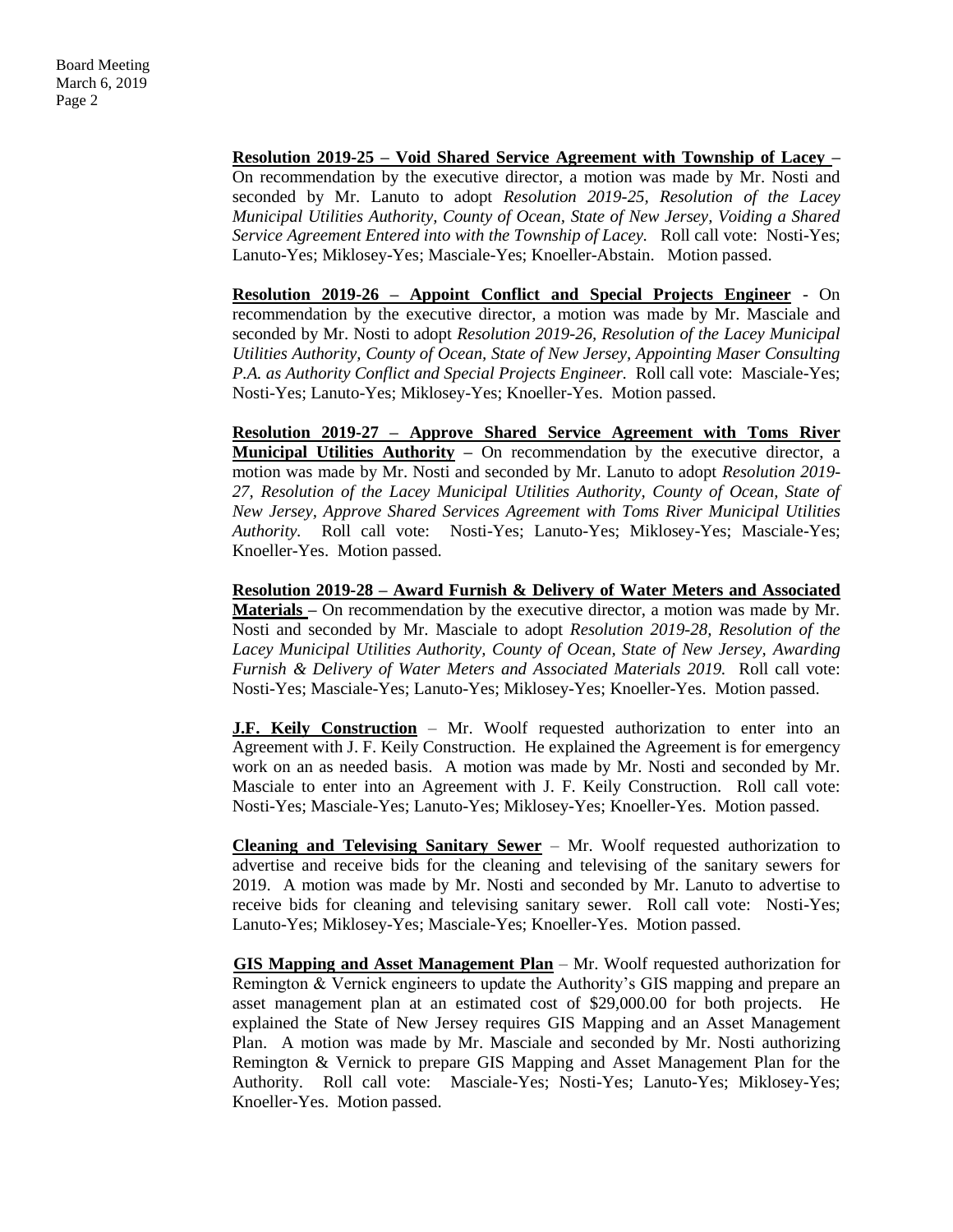**Rate Hearing** - Mr. Woolf requested authorization to advertise for a rate hearing to be held at the April  $3<sup>rd</sup>$  meeting. A motion was made by Mr. Masciale and seconded by Mr. Nosti authorizing advertisement for a rate hearing to be held April 3, 2019. Roll call vote: Masciale-Yes; Nosti-Yes; Lanuto-Yes; Miklosey-Yes; Knoeller-Yes. Motion passed. **Safety Award** - Mr. Woolf stated the Authority received a perfect score in complying with the safety incentive program from the New Jersey Joint Insurance Fund, and a twoyear without a loss time accident. He thanked Darren Coraggio for doing an outstanding job with the Safety Program. **BUSINESS REPORT** The business report was submitted for review. **ENGINEER'S REPORT New Administration Building** – Mr. Dittenhofer stated construction of the administration building is complete. A temporary CO was issued by the Township, however, punch list items still remain with the contractor. Punch list items are on-going at this time. **ATTORNEY'S REPORT LIDL Grocery Store** – Mr. Dasti stated his office reviewed the revised proposed Letter of Credit submitted on behalf of the Developer. **Latitudes/Joey Harrison Restaurant** – Mr. Dasti prepared a Resolution voiding the prior Shared Service Agreement entered into with the Township Committee. The Township Committee has voided the Agreement reached with the property owner, therefore, the Shared Service Agreement is no longer necessary. **Toms River MUA Shared Service Agreement** – Mr. Dasti stated his office reviewed the proposed Shared Service Agreement to be entered into with the Toms River MUA and finds it acceptable. **AUDITOR'S REPORT** Accountant's Status Report – Month Ended January 31, 2019 – Mr. Holman reported sewer and water revenues had a favorable variance for the month. Sewer and water expenses had a favorable variance for the month. Sewer and water user charges had a favorable variance for the month. **CORRESPONDENCE Thomas Menshouse, Fairview Lane** – Mr. Menshouse was present requesting relief of utility bill, due to pipe leak. Since the water from the leak did not go into the sewer system, a motion was made by Mr. Nosti and seconded by Mr. Masciale to grant a credit adjustment on the sewer charges in the amount of \$461.10 (89,000 gallons). Roll call

> **Jacqueline Vilichka, Tappan St.** – Requesting relief of utility bill, due to high usage of running outside faucet on vacant home. Since the water from the leak did not go into the

> vote: Nosti-Yes; Masciale-Yes; Lanuto-Yes; Miklosey-Yes; Knoeller-Yes. Motion

passed.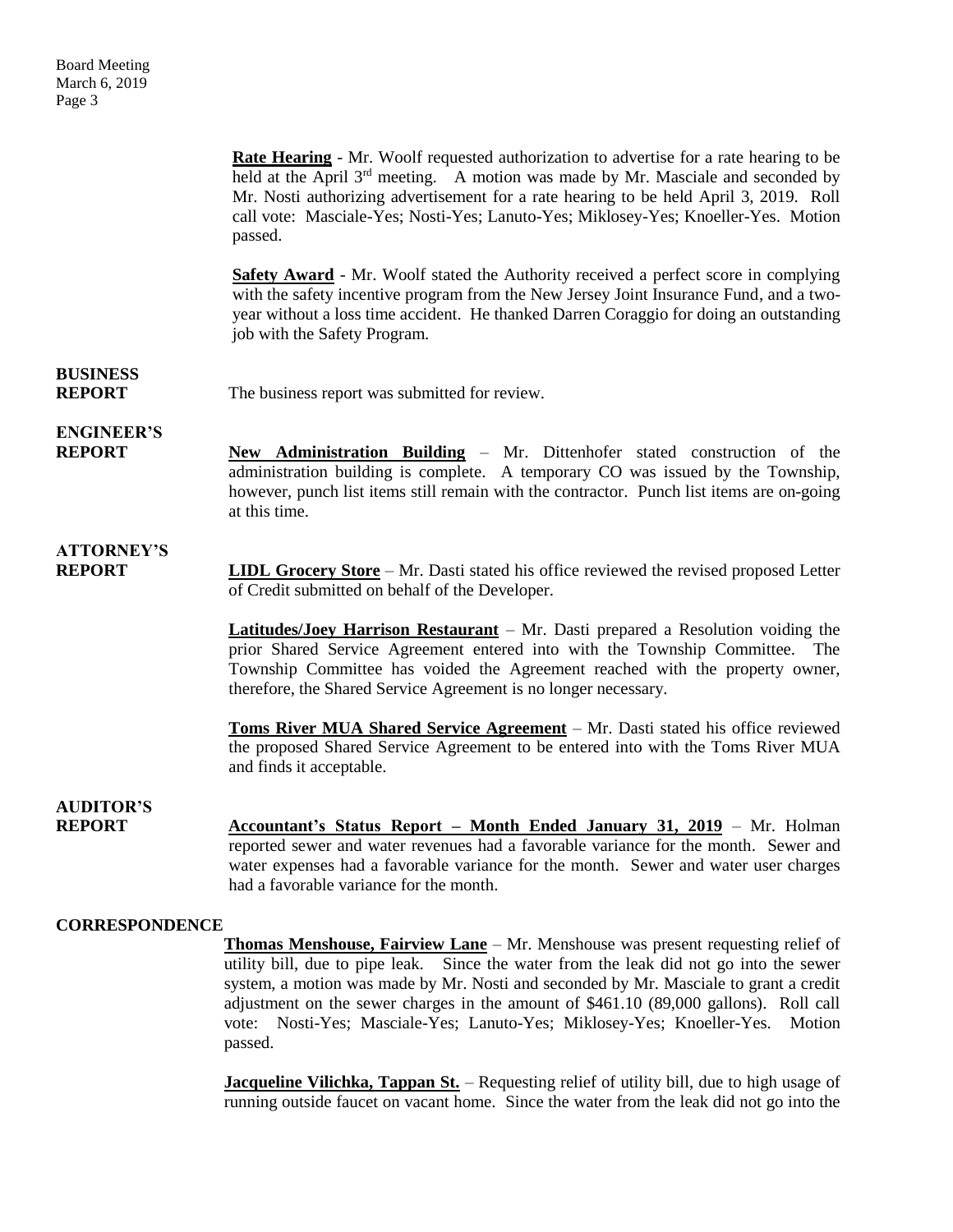sewer system, a motion was made by Mr. Miklosey and seconded by Mr. Lanuto to grant a credit adjustment on the sewer charges in the amount of \$852.35 (131,000 gallons). A payment plan will be offered to pay outstanding bill. Roll call vote: Miklosey-Yes; Lanuto-Yes; Nosti-Yes; Masciale-Yes; Knoeller-Yes. Motion passed.

**Casey Mahoney, Pensacola Rd.** – Requesting relief of utility bill, due to pipe leak. Since the water from the leak did not go into the sewer system, a motion was made by Mr. Nosti and seconded by Mr. Miklosey to grant a credit adjustment on the sewer charges in the amount of \$674.40 (116,000 gallons). A payment plan will be offered to pay outstanding bill. Roll call vote: Nosti-Yes; Miklosey-Yes; Lanuto-Yes; Masciale-Yes; Knoeller-Yes. Motion passed.

**Florence Wallis, Fairview Lane** – Requesting relief of utility bill, due to pipe leak. Since the water from the leak did not go into the sewer system, a motion was made by Mr. Nosti and seconded by Mr. Lanuto to grant a credit adjustment on the sewer charges in the amount of \$1,793.66 (153,000 gallons). A payment plan will be offered to pay outstanding bill. Roll call vote: Nosti-Yes; Lanuto-Yes; Miklosey-Yes; Masciale-Yes; Knoeller-Yes. Motion passed.

#### **OLD**

**BUSINESS** There was no old business to discuss**.**

### **NEW**

**BUSINESS** There was no new business to discuss.

### **PUBLIC BUSINESS/**

**COMMENT Regina Discenza, Sunset Drive –** Mrs. Discenza asked about the rate hearing. Mr. Knoeller stated the rate hearing will be held at the April  $6<sup>th</sup>$  board meeting.

# **CLOSED**

#### **SESSION RESOLUTION**

**WHEREAS,** Section 8 of the Open Public Meetings Act, Chapter 231, Public Law 1975 permits the exclusion of the public from a meeting in certain circumstances;

**WHEREAS**, this public body is of the opinion that such circumstances presently exist.

**NOW, THEREFORE, BE IT RESOLVED** by the Lacey Municipal Utilities Authority, County of Ocean and State of New Jersey as follows:

1. The public shall be excluded from discussion of action upon the hereinafter specified subject matter.

2. The general nature of this closed session concerns personnel matters.

3. It is anticipated at this time that the above-stated matters will be made public once this matter have been resolved.

4. This resolution shall take effect immediately.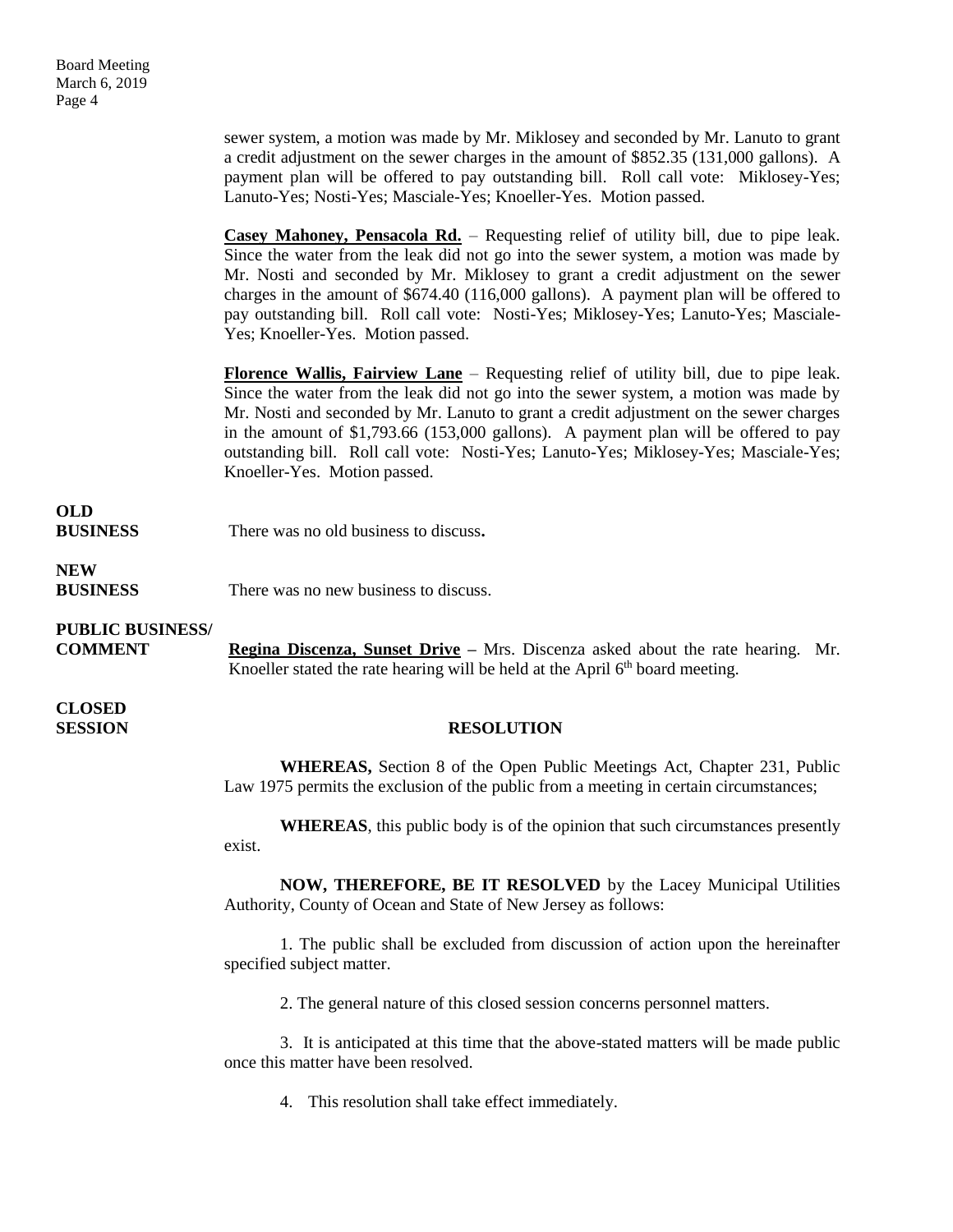Board Meeting March 6, 2019 Page 5

> A motion was made by Mr. Masciale and seconded by Mr. Miklosey to adopt the above resolution. Roll call vote: Unanimously approved.

Separate minutes were kept on the above closed session.

## **RE-OPEN**

**OTHER**

**MEETING** A motion was made and seconded to return to open session. Motion unanimously carried.

**BUSINESS Resolution 2019-23 – Create Position of Finance Officer –** On recommendation by the Executive Director, a motion was made by Mr. Miklosey and seconded by Mr. Nosti to adopt *Resolution 2019-23, Resolution of the Lacey Municipal Utilities Authority, County of Ocean, State of New Jersey, Creating Position of Finance Officer*. Roll call vote: Miklosey-Yes; Nosti-Yes; Lanuto-Yes; Masciale-Yes; Knoeller-Yes. Motion passed.

> **Resolution 2019-24 – Appointment of Finance Officer –** On recommendation by the Executive Director, a motion was made by Mr. Masciale and seconded by Mr. Miklosey to adopt *Resolution 2019-24, Resolution of the Lacey Municipal Utilities Authority, County of Ocean, State of New Jersey, Appointing Nicole Kelley to the position of Finance Officer*. Roll call vote: Masciale-Yes; Miklosey-Yes; Lanuto-Yes; Nosti-Yes; Knoeller-Yes. Motion passed.

> **Edward Woolf** - A motion was made by Mr. Nosti and seconded by Mr. Miklosey approving a merit increase for Edward Woolf. Roll call vote: Nosti-Yes; Miklosey-Yes; Lanuto-Yes; Masciale-Yes; Knoeller-Yes. Motion passed.

## **PAYMENT OF**

**VOUCHERS WHEREAS**, the members of the Lacey Municipal Utilities Authority carefully examined all vouchers presented for payment of claims;

> **NOW, THEREFORE, BE IT RESOLVED** by the Lacey Municipal Utilities Authority that:

> 1. Said vouchers in the sum of \$1,148,199.93 be and the same are hereby approved to be paid.

2. Said vouchers are listed on the attached computer check register.

A motion was made by Mr. Miklosey and seconded by Mr. Masciale to adopt the above Resolution. Roll call vote: Miklosey-Yes; Masciale-Yes; Lanuto-Yes; Nosti-Yes; Knoeller-Yes. Motion passed.

**ADJOURNMENT** There being no further business to discuss, the meeting was adjourned at 7:00 p.m.

Respectfully submitted,

Michele Kennedy Executive Secretary